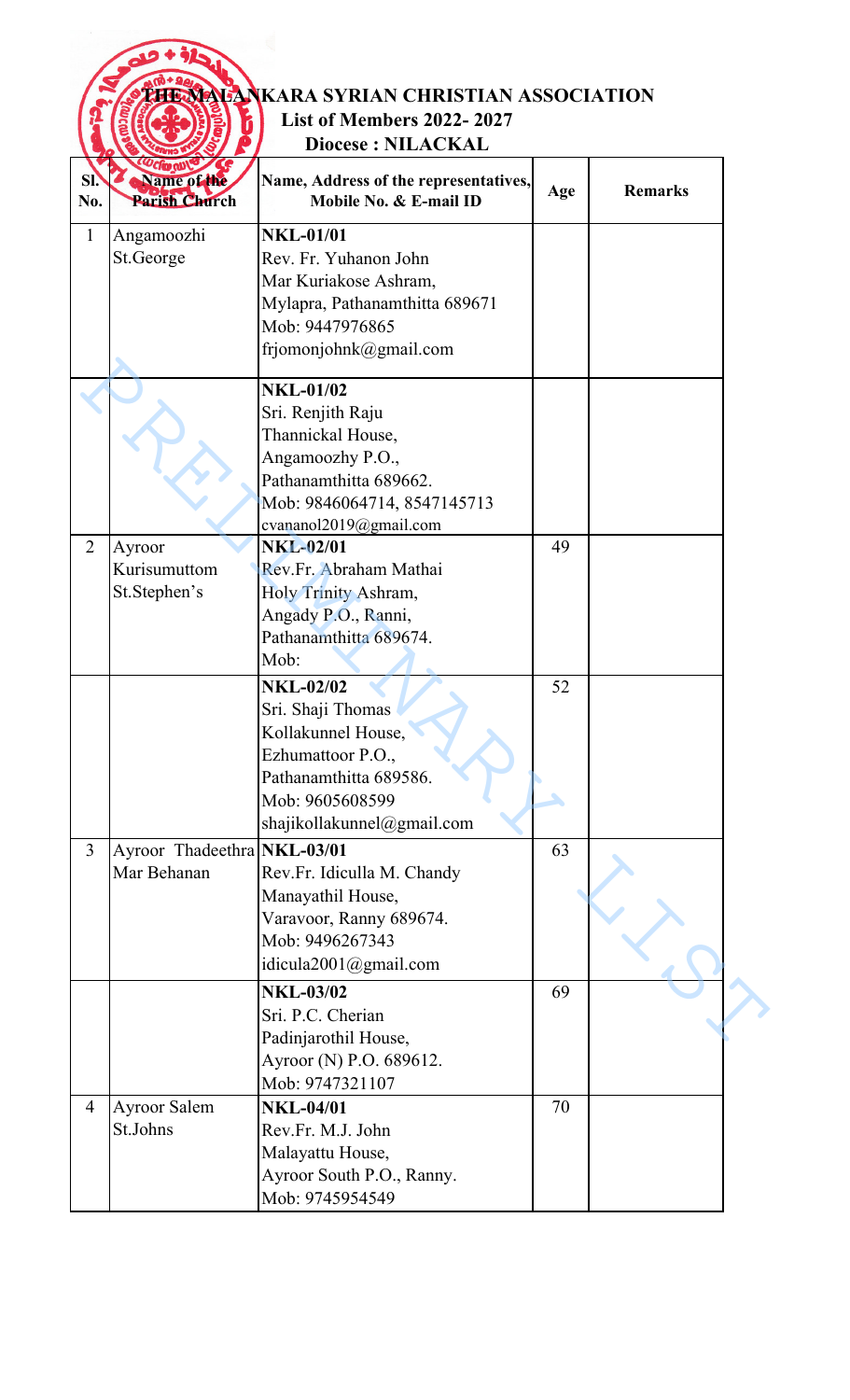|                |                   | <b>NKL-04/02</b>             |    |  |
|----------------|-------------------|------------------------------|----|--|
|                |                   |                              | 72 |  |
|                |                   | Sri. Abraham George          |    |  |
|                |                   | Puthethuvadakkethil House,   |    |  |
|                |                   | Thekkumkal P.O.,             |    |  |
|                |                   | Ayroor 689616.               |    |  |
|                |                   | Mob: 9961958529              |    |  |
| 5              | Ayroor St.Mary's  | <b>NKL-05/01</b>             | 43 |  |
|                | Cheriya Palli     | Rev.Fr. Varughese Philip     |    |  |
|                |                   | Chanatharayil House,         |    |  |
|                |                   | Kanakappalam P.O.,           |    |  |
|                |                   | Erumely 686509.              |    |  |
|                |                   | Mob-9447498158               |    |  |
|                |                   | varughese2020@rediffmail.com |    |  |
|                |                   | <b>NKL-05/02</b>             | 68 |  |
|                |                   | Sri. P.M. Varughese          |    |  |
|                |                   | <b>Purathottu Ebenezer</b>   |    |  |
|                |                   | Thadiyoor P.O.,              |    |  |
|                |                   | Via. Thiruvalla 689545.      |    |  |
|                |                   | Mob: 9497519240              |    |  |
|                |                   | pridemotorsranny@gmail.com   |    |  |
|                |                   | <b>NKL-05/03</b>             | 62 |  |
|                |                   | Sri. P.A. Abraham            |    |  |
|                |                   | Pathalil Puthenpurackal,     |    |  |
|                |                   | Vellayil P.O.,               |    |  |
|                |                   | Via. Theodical P.O. 689613.  |    |  |
|                |                   | Mob: 8086312824              |    |  |
|                |                   | paabraham59@gmail.com        |    |  |
|                |                   |                              |    |  |
|                |                   | <b>NKL-05/04</b>             | 67 |  |
|                |                   | Sri. Sunny Eapen             |    |  |
|                |                   | Kuttikandathil House,        |    |  |
|                |                   | Theodikal P.O. 689613.       |    |  |
|                |                   | Mob: 9495605255              |    |  |
|                |                   | sunnyeapenfact@gmail.com     |    |  |
| 6              | Ayroor South Mar  | <b>NKL-06/01</b>             | 68 |  |
|                | Behanan           | V. Rev. K.T. Mathews Ramban  |    |  |
|                | Orthodox          | Holy Trinity Ashram,         |    |  |
|                | Pazhayapalli      | Angadi P.O., Ranni,          |    |  |
|                |                   | Pathanamthitta. 689 674.     |    |  |
|                |                   | Mob: 9447032335              |    |  |
|                |                   | mathewsramban@gmail.com      |    |  |
|                |                   | <b>NKL-06/02</b>             | 71 |  |
|                |                   | Sri. K.C. Philip             |    |  |
|                |                   | Kidaginathu House,           |    |  |
|                |                   | Ayroor South P.O.,           |    |  |
|                |                   | Pathanamthitta 689611.       |    |  |
|                |                   | Mob: 9495725691              |    |  |
| $\overline{7}$ | Ayroor            | <b>NKL-07/01</b>             | 49 |  |
|                | Madhappara        | Rev.Fr. Shyju Kurien         |    |  |
|                | St. Thomas Valiya | Vattazhiyil Shyju Bhavan,    |    |  |
|                |                   | Prakkanam P.O.,              |    |  |
|                |                   | Pathanamthitta 689 643       |    |  |
|                |                   | Mob-9847116754               |    |  |
|                |                   | frshviuk@gmail.com           |    |  |
|                |                   |                              |    |  |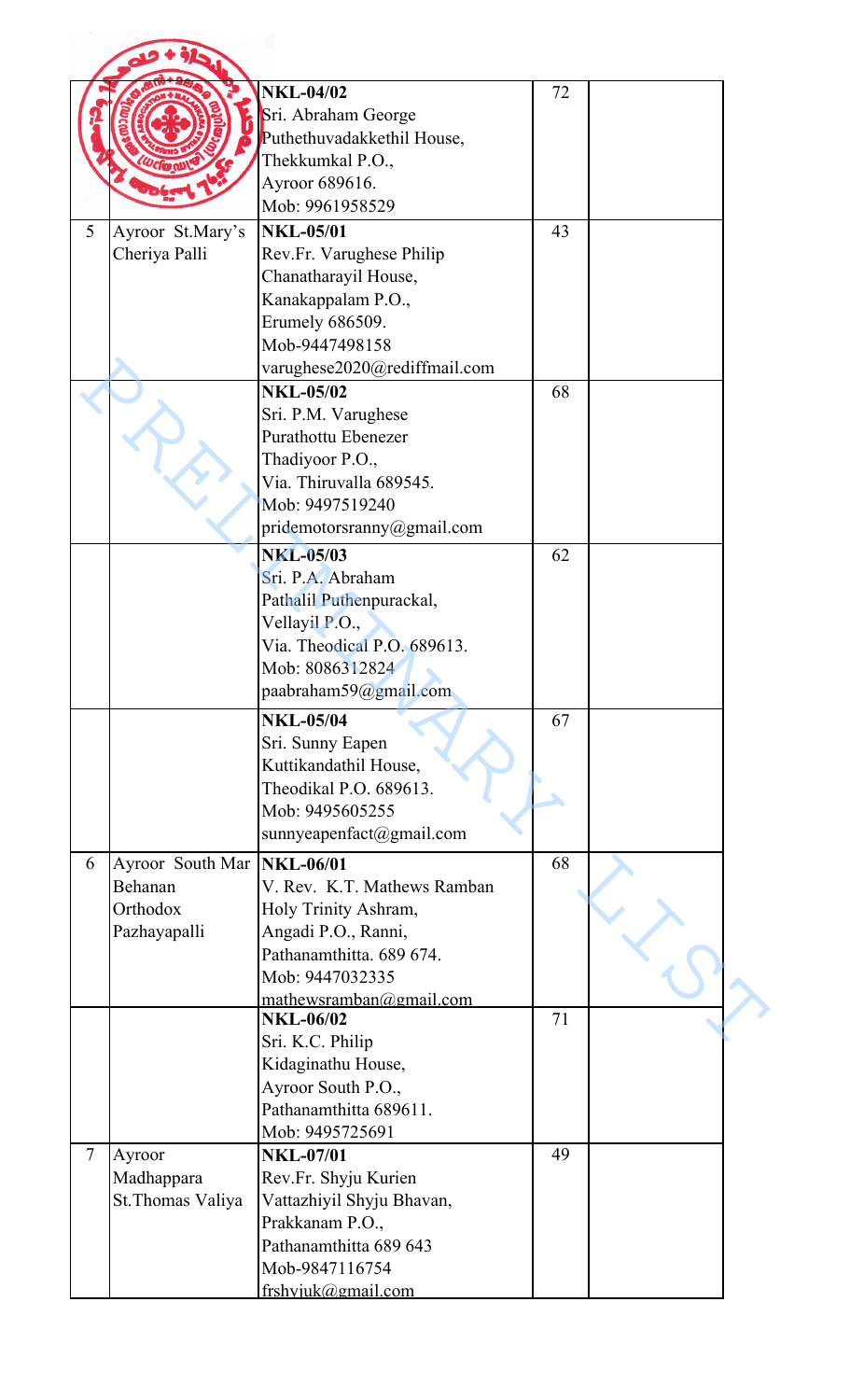|   |                  | <b>NKL-07/02</b>            | 66 |  |
|---|------------------|-----------------------------|----|--|
|   |                  | Adv. Simon Abraham          |    |  |
|   |                  | Thengumthottathil Muruthel, |    |  |
|   |                  | Thekumkal P.O., Kottathoor, |    |  |
|   |                  | Pathanamthitta 689614.      |    |  |
|   |                  | Mob: 9495236776             |    |  |
|   |                  | advsimonabraham@yahoo.com   |    |  |
|   |                  | <b>NKL-07/03</b>            | 45 |  |
|   |                  | Sri. Simon K. Chacko        |    |  |
|   |                  | Kunnamkuzhiyil House,       |    |  |
|   |                  | Thekkumkal P.O.,            |    |  |
|   |                  | Kottathoor 689614.          |    |  |
|   |                  | Mob: 9447370049             |    |  |
|   |                  | moncyskc@yahoo.com          |    |  |
|   |                  | <b>NKL-07/04</b>            | 32 |  |
|   |                  | Sri. Gibu T. Philip         |    |  |
|   |                  | Thadathil Charuvil,         |    |  |
|   |                  | Kottathoor P.O. 689614.     |    |  |
|   |                  | Mob: 9947941230             |    |  |
|   |                  | gibuthadathil@gmail.com     |    |  |
| 8 | Chempanmukhom    | <b>NKL-08/01</b>            | 49 |  |
|   | St.John's        | Rev.Fr. Simon Varghese      |    |  |
|   |                  | Kannankareth,               |    |  |
|   |                  | Budhanoor P.O.,             |    |  |
|   |                  | Chengannur 689 510          |    |  |
|   |                  | Mob-9447417867              |    |  |
|   |                  | kvsimon@hotmail.com         |    |  |
|   |                  | <b>NKL-08/02</b>            | 61 |  |
|   |                  | Sri. Rajan Varghese         |    |  |
|   |                  | Pattalatharalyil House,     |    |  |
|   |                  | Unakkavu P.O., Angadi,      |    |  |
|   |                  | Ranny 689674.               |    |  |
|   |                  | Mob: 9747703971             |    |  |
|   |                  | rajanvranny@gmail.com       |    |  |
| 9 | Chethomkara      | <b>NKL-09/01</b>            | 32 |  |
|   | Salem St. Thomas | Rev.Fr. Shine Jacob Mathew  |    |  |
|   |                  | Pullanniyil House,          |    |  |
|   |                  | Vellayil P.O., Theodical,   |    |  |
|   |                  | Pathanamthitta 689613.      |    |  |
|   |                  | Mob: 9497710939             |    |  |
|   |                  |                             |    |  |
|   |                  | shinejacobmathew@gmail.com  |    |  |
|   |                  | <b>NKL-09/02</b>            | 59 |  |
|   |                  | Sri. Shaji Mavelil          |    |  |
|   |                  | Mavelil House,              |    |  |
|   |                  | Chellackkadu P.O.,          |    |  |
|   |                  | Ranni 689677.               |    |  |
|   |                  | Mob: 9847718704             |    |  |
|   |                  | <b>NKL-09/03</b>            | 51 |  |
|   |                  | Sri. Sunil Kurian           |    |  |
|   |                  | Thenmadathil House,         |    |  |
|   |                  | Pazhavangadi P.O.,          |    |  |
|   |                  | Ranni 689673.               |    |  |
|   |                  |                             |    |  |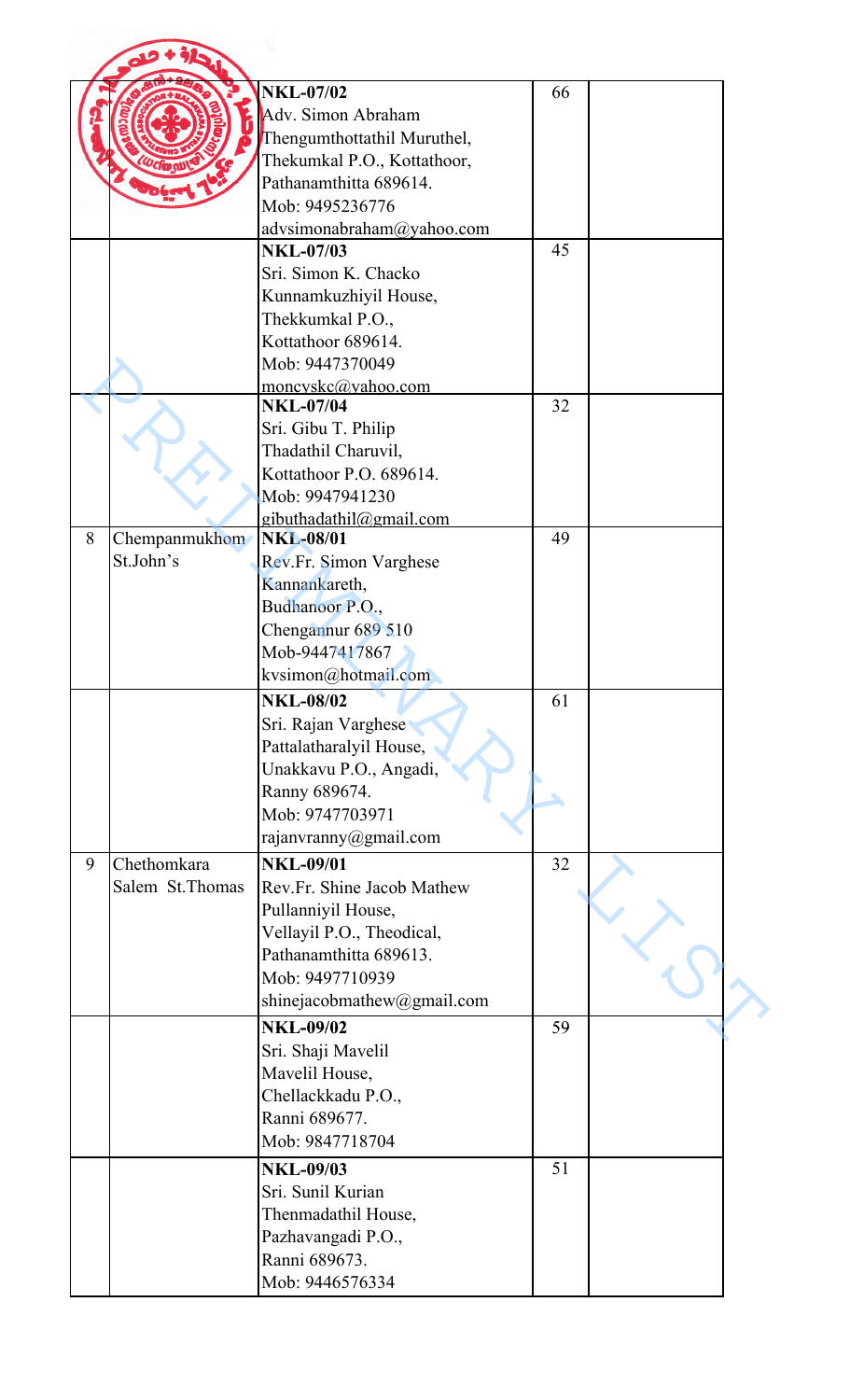|    |                             | <b>NKL-09/04</b><br>Adv. Boby Kakkanappallil<br>Kakkanappallil House,<br>Karikulam P.O.,<br>Ranny 689673.                                                                            | 40      |  |
|----|-----------------------------|--------------------------------------------------------------------------------------------------------------------------------------------------------------------------------------|---------|--|
|    |                             | Mob: 9778324556                                                                                                                                                                      |         |  |
| 10 | Chittar St.George<br>Valiya | <b>NKL-10/01</b><br>Rev.Fr. Abey Varghese<br>Valiyatharayil, Madamon P.O.,<br>R.Perunadu,<br>Pathanamthitta 689 712.<br>Mob-9744590230                                               | 49      |  |
|    |                             | <b>NKL-10/02</b><br>Sri. Jose M. Thomas<br>Muruthompathalil<br>Manakayam, Chittar P.O.,<br>Pathanamthitta 689663.<br>Mob: 9447504512                                                 | 61      |  |
|    |                             | <b>NKL-10/03</b><br>Sri. T.S. Rajan<br>Thundiyathu,<br>Memanashalom Villa-6,<br>Kumbanad P.O. 689547.<br>Mob: 9744350995                                                             | 61      |  |
|    |                             | <b>NKL-10/04</b><br>Sri. P.K. Koshy<br>Padanilathu House,<br>Chittar P.O. 689663.<br>Mob: 9946937353                                                                                 | 60      |  |
| 11 | Edappavoor Mar<br>Gregorios | <b>NKL-11/01</b><br>Rev. Fr. Ivan Joseph Geevarghese<br>Madathilethu House,<br>Kattoor P.O., Kozhencherry,<br>Pathanamthitta - 689 650.<br>Mob: 8281964615<br>ivan.achen05@gmail.com | 32<br>◣ |  |
|    |                             | <b>NKL-11/02</b><br>Sri. John P. John<br>Aiyakkavil House,<br><b>Edappavoor Post,</b><br>Kottathoor 689614.<br>Mob: 9995551117<br>johnpjohnrm@gmail.com                              | 50      |  |
| 12 | Karikulam<br>St.Mary's      | <b>NKL-12/01</b><br>Rev. Fr. Skariah O.I.C.<br>Bethany Ashram, R. Perunadu P.O.,<br>Ranni, Pathanamthitta 689 711.<br>Mob-9447209504<br>frskariabethany@gmail.com                    | 69      |  |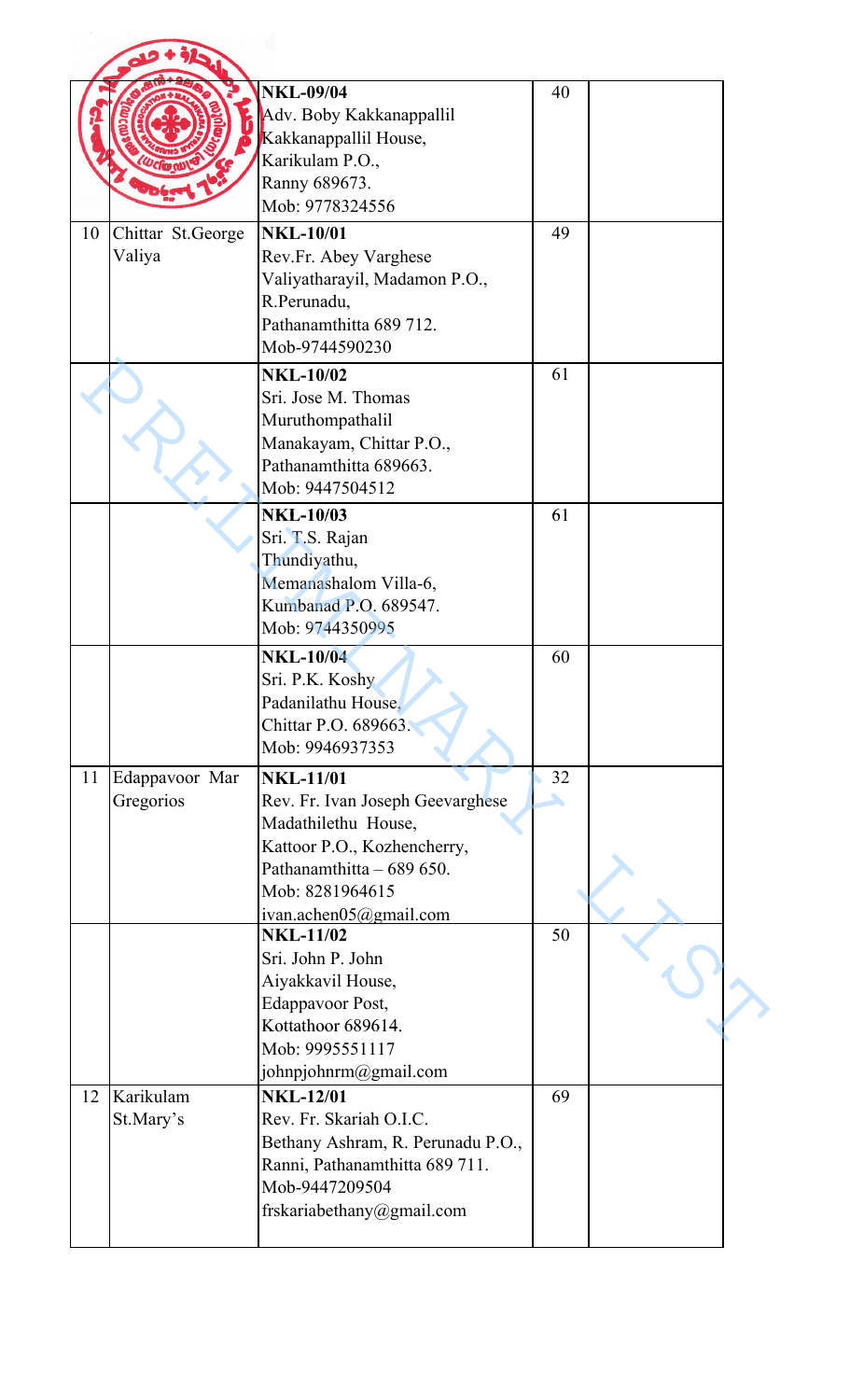|    |                   | <b>NKL-12/02</b>                  | 39 | MC Member |
|----|-------------------|-----------------------------------|----|-----------|
|    |                   | Dr. Robin P. Mathew               |    | 2017-22   |
|    |                   |                                   |    |           |
|    |                   | Purathoottu House,                |    |           |
|    |                   | Karikulam, Ranny 689673.          |    |           |
|    |                   | Mob: 9847255405                   |    |           |
|    |                   | robinpurathootu@gmail.com         |    |           |
| 13 | Karimbanamkuzhy   | <b>NKL-13/01</b>                  | 52 | MC Member |
|    | St.Mary's Salem   | Rev. Fr. Dr. Mathews Vazhakunnam  |    | 2017-22   |
|    |                   | Vazhakumathu House,               |    |           |
|    |                   | Cherukole P.O.                    |    |           |
|    |                   | Kozhencherry 689650.              |    |           |
|    |                   | Mob: 9446858317                   |    |           |
|    |                   | frvazhakunnam@gmil.com            |    |           |
|    |                   |                                   |    |           |
|    |                   |                                   |    |           |
|    |                   | <b>NKL-13/02</b>                  | 25 |           |
|    |                   | Sri. Sanju Saji                   |    |           |
|    |                   | Kalayil Puthenveedu,              |    |           |
|    |                   | Cherukulanji P.O.,                |    |           |
|    |                   | Ranni 689673                      |    |           |
|    |                   | Mob: 7907866098                   |    |           |
|    |                   | sanjusaji381@gmail.com            |    |           |
| 14 | Kattoor St.Mary's | <b>NKL-14/01</b>                  | 39 |           |
|    | Valiya Pally      | Rev. Fr. Sherin S. Kuttikandathil |    |           |
|    |                   | Kuttikandathil House,             |    |           |
|    |                   | Theodical P.O.,                   |    |           |
|    |                   | Thiruvalla 689 613.               |    |           |
|    |                   | Mob-9495319732                    |    |           |
|    |                   |                                   |    |           |
|    |                   | sherinkuttikandathil@gmail.com    |    |           |
|    |                   | <b>NKL-14/02</b>                  | 54 |           |
|    |                   | Sri. Reji P. Mathew               |    |           |
|    |                   | Kumbenkuzhiyil Jus Bhavan,        |    |           |
|    |                   | Cherukole P.O.,                   |    |           |
|    |                   | Kozhencherry 689650.              |    |           |
|    |                   | Mob: 8943167106                   |    |           |
|    |                   | purathuttureji@yahoo.com          |    |           |
|    |                   | <b>NKL-14/03</b>                  |    |           |
|    |                   | Sri. Suju N. Thomas               |    |           |
|    |                   | Neelampalavil Vadasserathu,       |    |           |
|    |                   | Kattoor P.O.,                     |    |           |
|    |                   | Kozhencherry 689650.              |    |           |
|    |                   | Mob: 9446915656                   |    |           |
|    |                   | richukattoor@gmail.com            |    |           |
|    |                   |                                   |    |           |
|    |                   | <b>NKL-14/04</b>                  |    |           |
|    |                   | Sri. Philip T. Varghese           |    |           |
|    |                   | Thattakunnil House,               |    |           |
|    |                   | Kattoor P.O.,                     |    |           |
|    |                   | Kozhencherry 689650.              |    |           |
|    |                   | Mob: 8304892448                   |    |           |
|    |                   | philiptvarghese@gmail.com         |    |           |
|    |                   |                                   |    |           |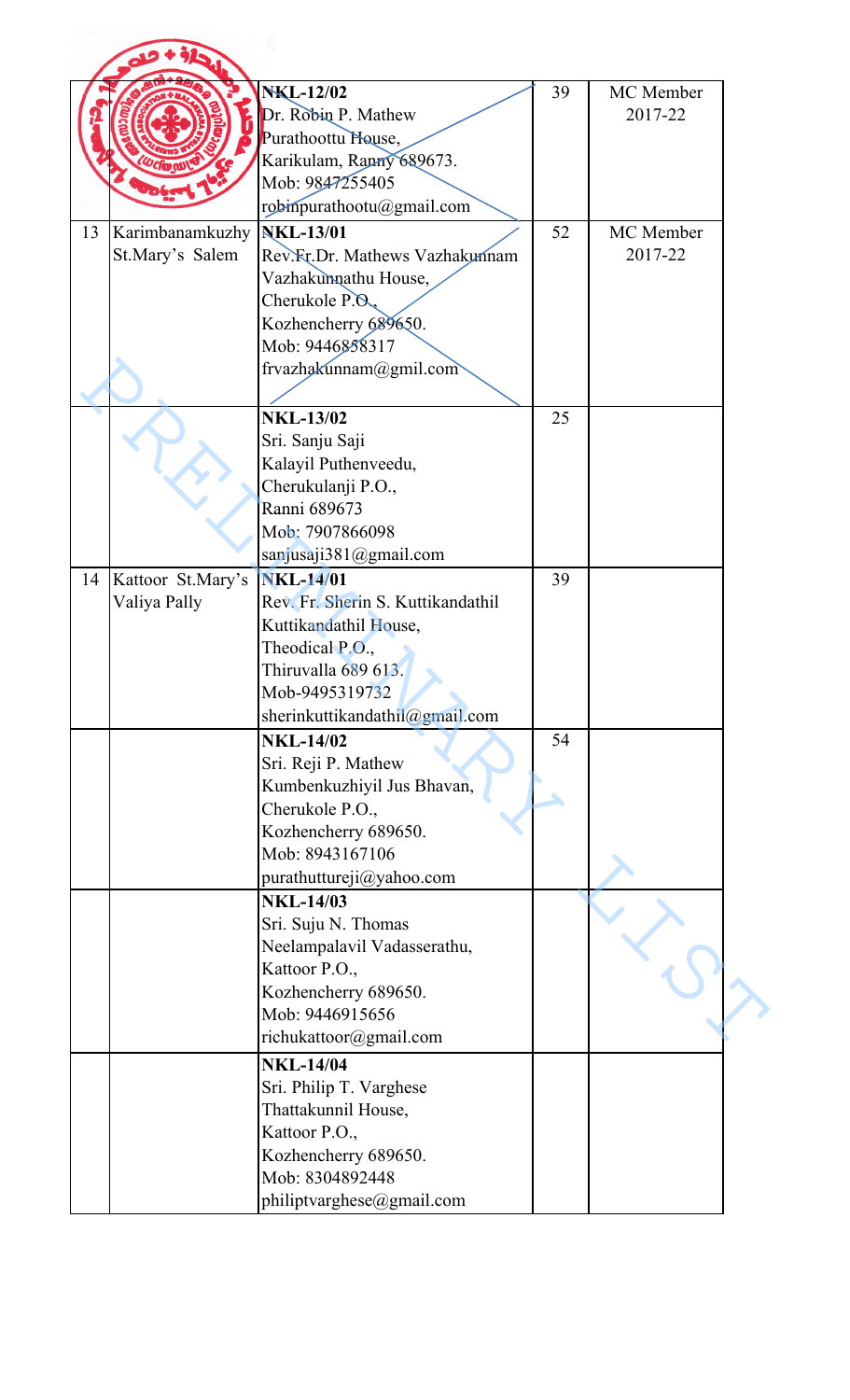|    | Kanakapalam<br>George | <b>NKL-15/01</b><br>Rev. Fr. Simon Jacob Mathew<br>Kadamanpathalil Thottathil, | 76 |  |
|----|-----------------------|--------------------------------------------------------------------------------|----|--|
|    |                       | Kottathoor P.O., Ayroor,<br>Pathanamthitta 689 614.<br>Mob-9496325208          |    |  |
|    |                       | frsimonjmat@gmail.com                                                          |    |  |
|    |                       | <b>NKL-15/02</b><br>Sri. C.S. Mathew                                           | 76 |  |
|    |                       | Chengottayil House,<br>Kanakappalam P.O.,<br>Erumeli 686509.                   |    |  |
|    |                       | Mob: 9447127342<br>mathewscsimon123@gmail.com                                  |    |  |
|    |                       | <b>NKL-15/03</b><br>Sri. George Baby<br>Chengottayil House,                    | 69 |  |
|    |                       | Kanakappalam P.O.,<br>Erumeli 686509.<br>Mob: 9447012934                       |    |  |
|    |                       | royalresidencyemly@gmail.com                                                   |    |  |
|    |                       | <b>NKL-15/04</b>                                                               | 63 |  |
|    |                       | Sri. Mathew Thomas                                                             |    |  |
|    |                       | Kizhakevattaparambil,                                                          |    |  |
|    |                       | Kanakappalam P.O.,                                                             |    |  |
|    |                       | Erumeli 686509.                                                                |    |  |
|    |                       | Mob: 9847132525                                                                |    |  |
| 16 | Kanakapalam           | <b>NKL-16/01</b>                                                               | 39 |  |
|    | St.George             | Rev.Fr. John Samuel                                                            |    |  |
|    | Catholicate Centre    | Muruppel Kalayil                                                               |    |  |
|    |                       | Naranganam North PO,                                                           |    |  |
|    |                       | Kozhencherry                                                                   |    |  |
|    |                       | Pathanamthitta-689642                                                          |    |  |
|    |                       | Mob: 7902721864                                                                |    |  |
|    |                       | <b>NKL-16/02</b>                                                               | 55 |  |
|    |                       | Sri. Bino John                                                                 |    |  |
|    |                       | Chalakuzhy House,                                                              |    |  |
|    |                       | Temple Road, Erumely 686509.                                                   |    |  |
|    |                       | Mob: 9447184471                                                                |    |  |
| 17 | Kurumbanmuzhi         | <b>NKL-17/01</b>                                                               | 40 |  |
|    | St. Gregorios         | Rev.Fr. Bobin Koshy Abraham                                                    |    |  |
|    |                       | Chemmannil, Konnappara,                                                        |    |  |
|    |                       | Konni, Pathanamthitta 689692.                                                  |    |  |
|    |                       | Mob: 9656557446                                                                |    |  |
|    |                       | <b>NKL-17/02</b>                                                               | 32 |  |
|    |                       | Sri. Rince Abraham                                                             |    |  |
|    |                       | Manayathumalil,                                                                |    |  |
|    |                       | Edakadathy P.O.,                                                               |    |  |
|    |                       | Pathanamthitta 686510.                                                         |    |  |
|    |                       | Mob: 9544474946                                                                |    |  |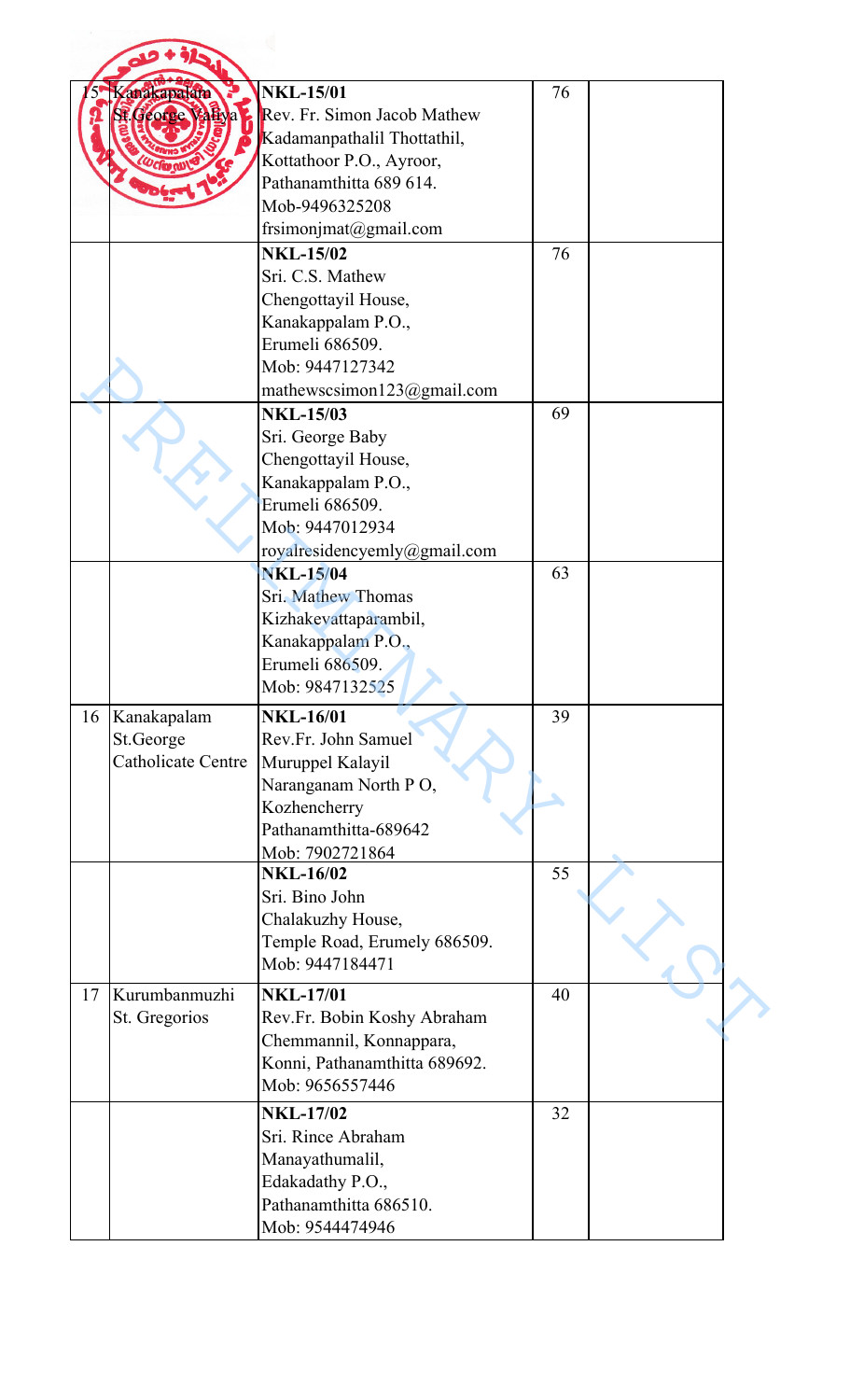|    | Keekozhoor | <b>NKL-18/01</b>                 | 47 |  |
|----|------------|----------------------------------|----|--|
|    |            |                                  |    |  |
|    |            | Rev.Fr. Mathew Kurian            |    |  |
|    |            | Koodarakkallil House,            |    |  |
|    |            | Karinilam P.O., Pulikkunnu,      |    |  |
|    |            | Mundakayam 686513.               |    |  |
|    |            | Mob: 9048841498                  |    |  |
|    |            | kurianmathewkurian18@gmail.com   |    |  |
|    |            | <b>NKL-18/02</b>                 | 59 |  |
|    |            | Adv. Mathews Madatheth           |    |  |
|    |            | Madatheth Vazhakkunnath,         |    |  |
|    |            | Keekozhoor P.O., Ranny,          |    |  |
|    |            | Pathanamthitta 689672.           |    |  |
|    |            | Mob: 9447022522                  |    |  |
|    |            | <b>NKL-18/03</b>                 | 70 |  |
|    |            | Sri. M.T. Philip                 |    |  |
|    |            | Madatheth, Keekozhoor P.O.,      |    |  |
|    |            |                                  |    |  |
|    |            | Ranny, Pathanamthitta 689672.    |    |  |
|    |            | Mob: 9495537766, 6235369712      |    |  |
|    |            | thomasphilipmadathethu@gmail.com |    |  |
|    |            |                                  |    |  |
| 19 | Kottanadu  | <b>NKL-19/01</b>                 |    |  |
|    | St.George  | Rev.Fr. Vinod Philip             |    |  |
|    |            | Thelliyil House,                 |    |  |
|    |            | Nellickamon P.O.,                |    |  |
|    |            | Ezholi, Ranni 689 674.           |    |  |
|    |            |                                  |    |  |
|    |            | Mob-9847441405                   |    |  |
|    |            | <b>NKL-19/02</b>                 |    |  |
|    |            | Sri. Eapen M.C.                  |    |  |
|    |            | Pulikunnil House,                |    |  |
|    |            | Kottanad P.O.,                   |    |  |
|    |            | Thiruvalla 689615.               |    |  |
|    |            | Mob: 9847299614                  |    |  |
|    |            | NKL-19/03                        |    |  |
|    |            | Sri. Thomas Chacko               |    |  |
|    |            |                                  |    |  |
|    |            | Kuttikandathil House,            |    |  |
|    |            | Kottanad P.O.,                   |    |  |
|    |            | Thiruvalla 689615.               |    |  |
|    |            | Mob: 9446812239                  |    |  |
| 20 | Kuttiyani  | <b>NKL-20/01</b>                 | 38 |  |
|    | St.George  | Rev.Fr. Sobin Samuel             |    |  |
|    |            | Vadakkemuttumannil,              |    |  |
|    |            | Kanakappalam PO                  |    |  |
|    |            | Erumeli, Kottayam-686509         |    |  |
|    |            | Mob-8547900488                   |    |  |
|    |            |                                  |    |  |
|    |            | <b>NKL-20/02</b>                 | 43 |  |
|    |            |                                  |    |  |
|    |            | Sri. Sanoj Memana                |    |  |
|    |            | Memana House,                    |    |  |
|    |            | Valiyakavu P.O.,                 |    |  |
|    |            | Ranny 689675.                    |    |  |
|    |            | Mob: 9539528322                  |    |  |
|    |            | sanojmamana@gmail.com            |    |  |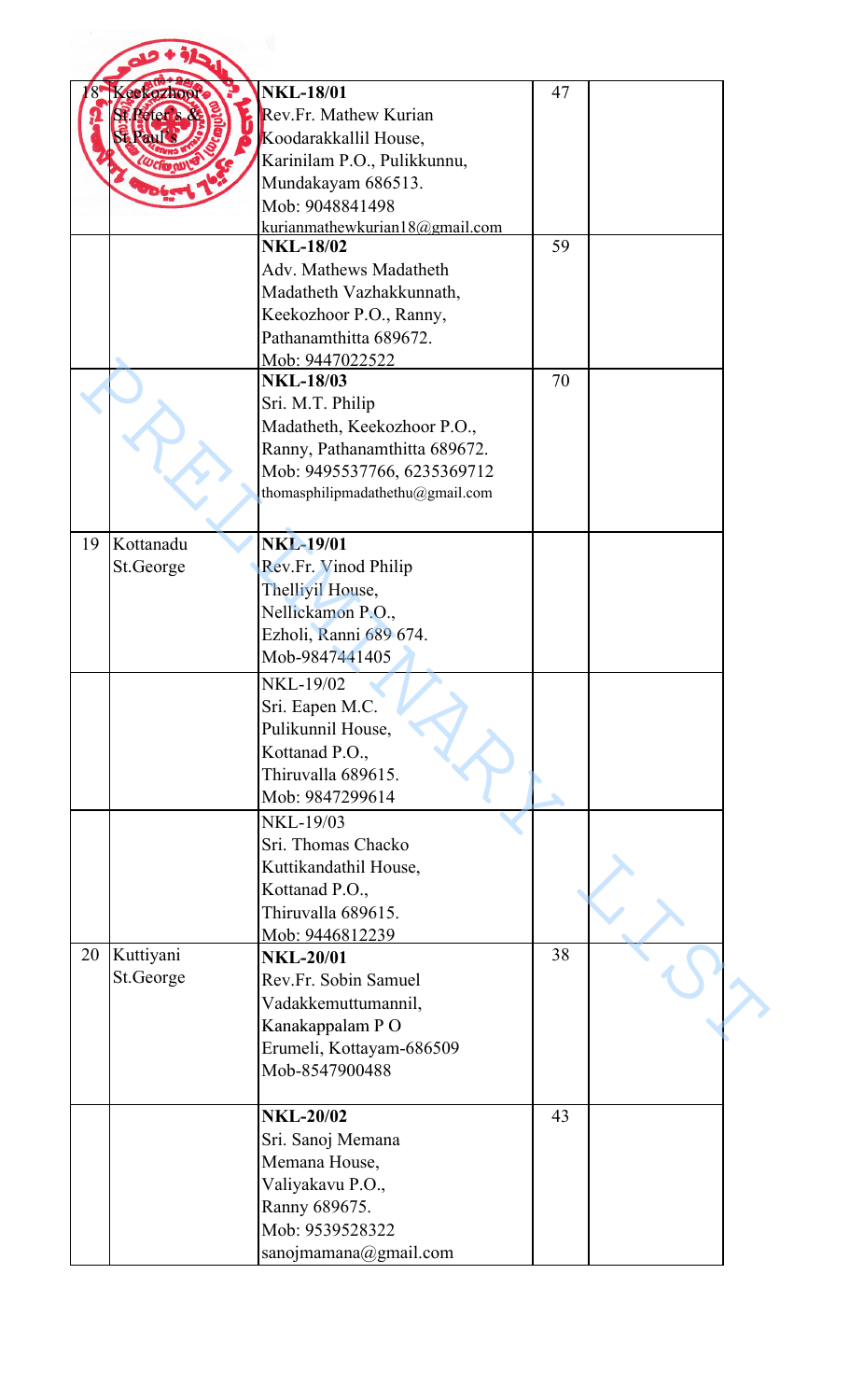|    |               | <b>NKL-20/03</b>                          | 34 |  |
|----|---------------|-------------------------------------------|----|--|
|    |               | Sri. Tibin Chacko                         |    |  |
|    |               | Thevervelil House,                        |    |  |
|    |               | Ettichvadu P.O.,                          |    |  |
|    |               | Ranny 689675.<br>Mob: 8086189918          |    |  |
|    |               |                                           |    |  |
| 21 | Mukkalumon    | <b>NKL-21/01</b>                          | 32 |  |
|    | St.George     | Rev. Fr. Joji George Philip               |    |  |
|    |               | Pallickal House,                          |    |  |
|    |               | Vayalathala PO                            |    |  |
|    |               | Ranni, Pathanamthitta-689672              |    |  |
|    |               | Mob-9495757627                            |    |  |
|    |               | jojigeorgephilip@gmail.com                |    |  |
|    |               | <b>NKL-21/02</b>                          | 59 |  |
|    |               | Sri. Wilson Chacko                        |    |  |
|    |               | Manakalampallil House,                    |    |  |
|    |               | Karikulam P.O., Ranni,                    |    |  |
|    |               | Pathanamthitta 689673.                    |    |  |
|    |               | Mob: 8943906624                           |    |  |
| 22 | Nilackal St.  | wilsoncmp@hotmail.com<br><b>NKL-22/01</b> |    |  |
|    | Thomas        | Rev. Fr. Philip Mathew                    |    |  |
|    |               | Mount Tabore Dayara,                      |    |  |
|    |               | Pathanapuram P.O.,                        |    |  |
|    |               | Kollam 689 695.                           |    |  |
|    |               | Mob-9447796509                            |    |  |
|    |               | <b>NKL-22/02</b>                          |    |  |
|    |               | Sri. Thomas Varghese                      |    |  |
|    |               | Valiyatharayil,                           |    |  |
|    |               | Angamoozhy 689662.                        |    |  |
|    |               | Mob: 9745382901                           |    |  |
|    |               | thomasvallyatharayil034@gmail.com         |    |  |
| 23 | Naranammoozhy | <b>NKL-23/01</b>                          | 45 |  |
|    | St.George     | Rev.Fr. Paul Daniel                       |    |  |
|    |               | Horabil, Karuvatta (S) P.O.,              |    |  |
|    |               | Adoor, Pathanamthitta 691523.             |    |  |
|    |               | Mob-9495433619                            |    |  |
|    |               | fr.pauldaniel@gmail.com                   |    |  |
|    |               | <b>NKL-23/02</b>                          | 72 |  |
|    |               | Sri. George Joseph                        |    |  |
|    |               | Arackamannil House,                       |    |  |
|    |               | Naranammoozhil P.O.,                      |    |  |
|    |               | Ranny Perunadu 689711.                    |    |  |
|    |               | Mob: 9447440019                           |    |  |
|    |               | <b>NKL-23/03</b>                          | 69 |  |
|    |               | Sri. Mathew K.C.                          |    |  |
|    |               | Karampentethu House,                      |    |  |
|    |               | Naranammoozhi P.O.,                       |    |  |
|    |               | Ranny-Perunadu 689711.                    |    |  |
|    |               | Mob: 9496108731                           |    |  |
|    |               |                                           |    |  |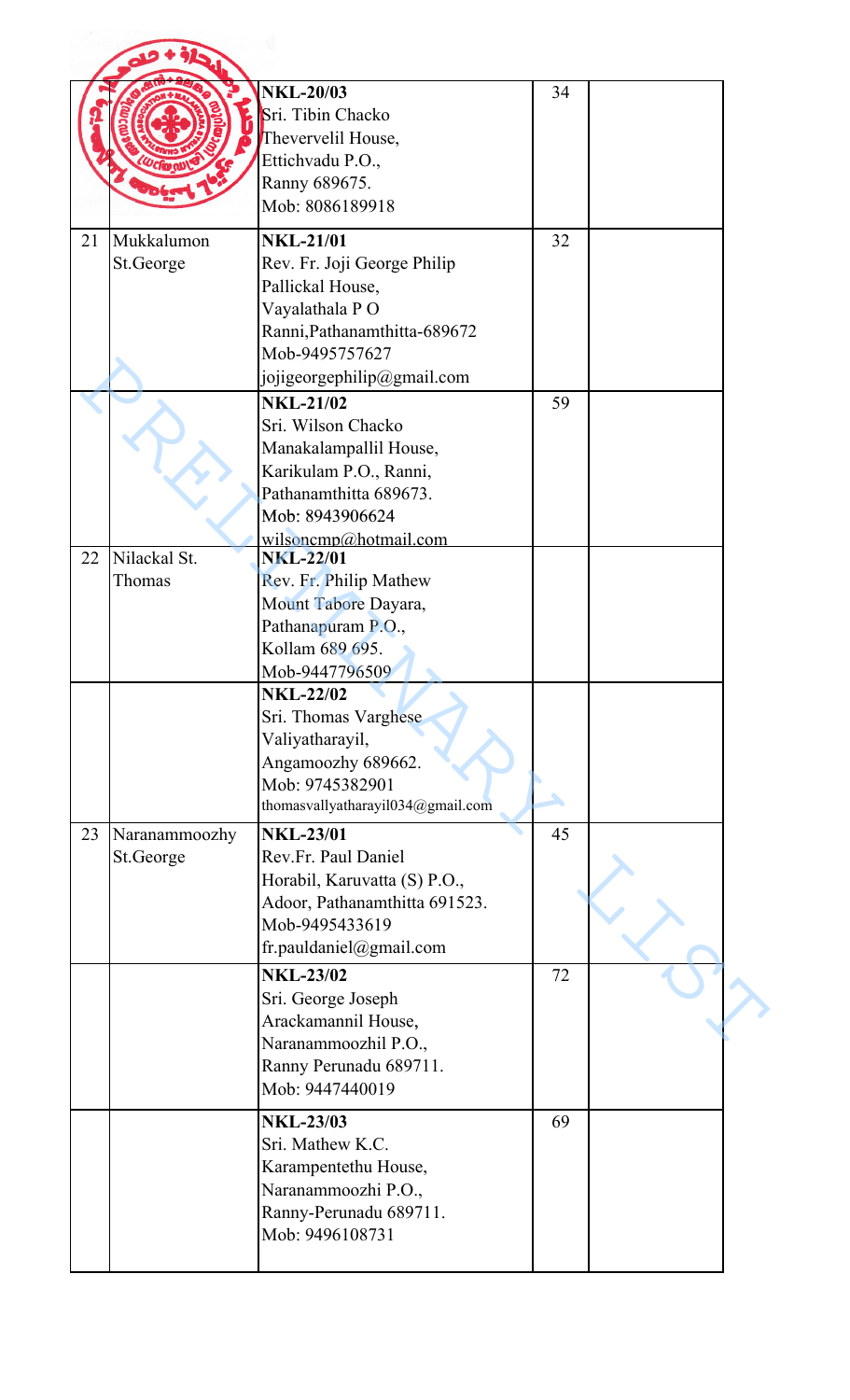|    | adimon St         | <b>NKL-24/01</b>              | 37 |  |
|----|-------------------|-------------------------------|----|--|
|    | <b>Hegorios</b>   | Rev. Fr. Sony Issac Thomas    |    |  |
|    |                   | Vazhayil House,               |    |  |
|    |                   | Ranni P O, Thekkepuram        |    |  |
|    |                   | Pathanamthitta-689672         |    |  |
|    |                   | Mob-9747603469                |    |  |
|    |                   | sonyvazhayil@gmail.com        |    |  |
|    |                   | <b>NKL-24/02</b>              | 65 |  |
|    |                   | Sri. Zacharia Mathew          |    |  |
|    |                   | Prattedath House,             |    |  |
|    |                   |                               |    |  |
|    |                   | Mallappally West P.O.,        |    |  |
|    |                   | Pathanamthitta 689585.        |    |  |
|    |                   | Mob: 9496813276               |    |  |
|    |                   | zachariahmathew17@gmail.com   |    |  |
| 25 | Perumpetty St     | <b>NKL-25/01</b>              | 54 |  |
|    | Mary's            | <b>Rev.Fr. Wilson Mathews</b> |    |  |
|    |                   | Thekkineth, Vennikulam P.O.,  |    |  |
|    |                   | Pathanamthitta - 689 544      |    |  |
|    |                   | Mob: 9544459133, 9544459133   |    |  |
|    |                   | thekkinethachen@gmail.com     |    |  |
|    |                   |                               |    |  |
|    |                   | <b>NKL-25/02</b>              | 26 |  |
|    |                   |                               |    |  |
|    |                   | Sri. Jibin M. John            |    |  |
|    |                   | Mapputhundiyil House,         |    |  |
|    |                   | Perumpetty P.O.               |    |  |
|    |                   | Pathanamthitta 689592.        |    |  |
|    |                   | Mob: 8075853889, 9645219109   |    |  |
|    |                   | iibinmiohn21@gmail.com        |    |  |
| 26 | Perunadu Bethany  | <b>NKL-26/01</b>              | 59 |  |
|    | <b>St. Thomas</b> | Rev. Fr. K.A. Cherian         |    |  |
|    |                   | Kumbamkuzhiyil,               |    |  |
|    |                   | Cherukole P.O.,               |    |  |
|    |                   | Kozhencherry 689 650          |    |  |
|    |                   | Mob-9447455041                |    |  |
|    |                   | <b>NKL-26/02</b>              | 46 |  |
|    |                   | Sri. Ajimon Abraham           |    |  |
|    |                   | Alumkal Melmuriyil,           |    |  |
|    |                   | Ranny-Perunad P.O. 689711     |    |  |
|    |                   | Mob: 8086481203               |    |  |
|    |                   | <b>NKL-26/03</b>              | 43 |  |
|    |                   | Sri. Mathew T. Alex           |    |  |
|    |                   | Kaithakkal House,             |    |  |
|    |                   |                               |    |  |
|    |                   |                               |    |  |
|    |                   | Ranny-Perunad P.O. 689711     |    |  |
|    |                   | Mob: 8281504500               |    |  |
|    | Poovanmala        | <b>NKL-27/01</b>              | 46 |  |
|    | St. George        | Rev.Fr. Thomas P Thomas       |    |  |
|    |                   | Holy Trinity Ashram,          |    |  |
|    |                   | Angadi P.O.,                  |    |  |
|    |                   | Ranni, Pathanamthitta 689674. |    |  |
| 27 |                   | Mob-9656305533                |    |  |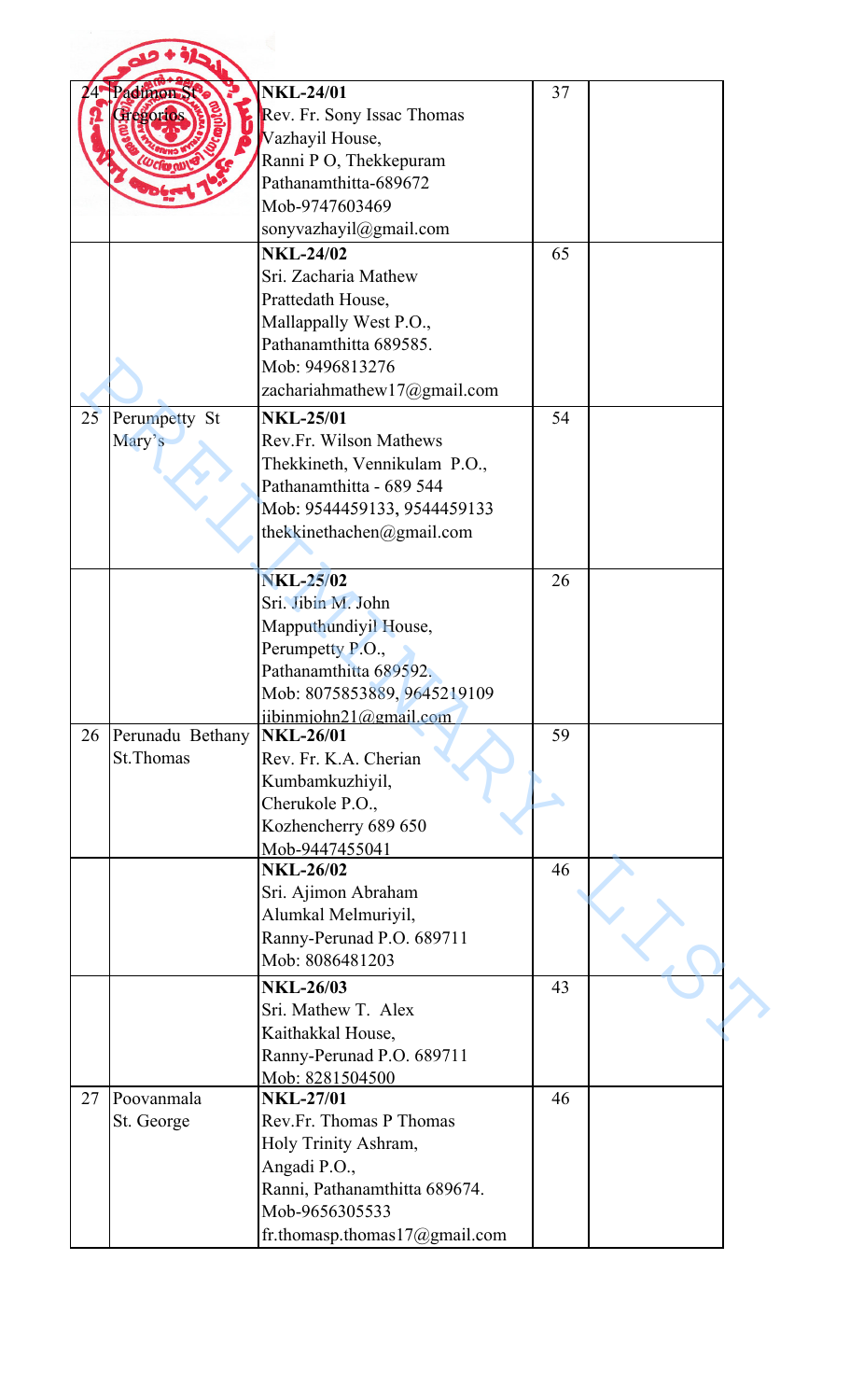|    |                              | <b>NKL-27/02</b><br>Sri. Mathew Samuvel<br>Kavil House,<br>Pullappara P.O.,<br>Poovanmala, Ranny.<br>Mob: 9745665153                                    |    |  |
|----|------------------------------|---------------------------------------------------------------------------------------------------------------------------------------------------------|----|--|
| 28 | Punchavayal<br>St.Mary's     | <b>NKL-28/01</b><br>Rev.Fr. Joji Mathew<br>Cherukunnathu, Padimon P.O.,<br>Mallappally,                                                                 | 49 |  |
|    |                              | Pathanamthitta 689 587<br>Mob-9447073130<br>joeljoji3@gmail.com<br><b>NKL-28/02</b>                                                                     |    |  |
|    |                              | Sri. Alexander Koshy<br>Kayalaparambil House,<br>Karinilam P.O., Amaravathi,<br>Mundakayam 686513.<br>Mob: 9495107657<br>alexanderkk2307@gmail.com      |    |  |
| 29 | Seethathode Mar<br>Gregorios | <b>NKL-29/01</b><br>Rev.Fr. Ligin Thomas<br>Puthuparambil Thekkethil House,<br>Poomkavu, Mallassery 689646<br>Mob-9497826140<br>liginthomas05@gmail.com | 33 |  |
|    |                              | <b>NKL-29/02</b><br>Sri. Saji Philip<br>Peedikayial House,<br>Seethathod P.O., Seethakuzhy,<br>Pathanamthitta 689667.<br>Mob: 9605417549                | 60 |  |
|    |                              | <b>NKL-29/03</b><br>Sri. Suresh Varghese<br>Lahamannil House,<br>Seethathod P.O., Seethakuzhy,<br>Pathanamthitta 689667.<br>Mob: 9747946846             | 53 |  |
|    |                              | <b>NKL-29/04</b><br>Sri. Roby P. Kurian<br>Panagattu House,<br>Seethathod P.O.,<br>Pathanamthitta 689667.<br>Mob: 8078705439                            | 47 |  |
| 30 | Thalaynathadom<br>St.Mary's  | <b>NKL-30/01</b><br>Rev.Fr. Geevarghese Thomas<br>Panickasseril House,<br>R.P.C. P.O.,<br>Mundakayam, Kottayam 686513<br>Mob-9539249416                 | 46 |  |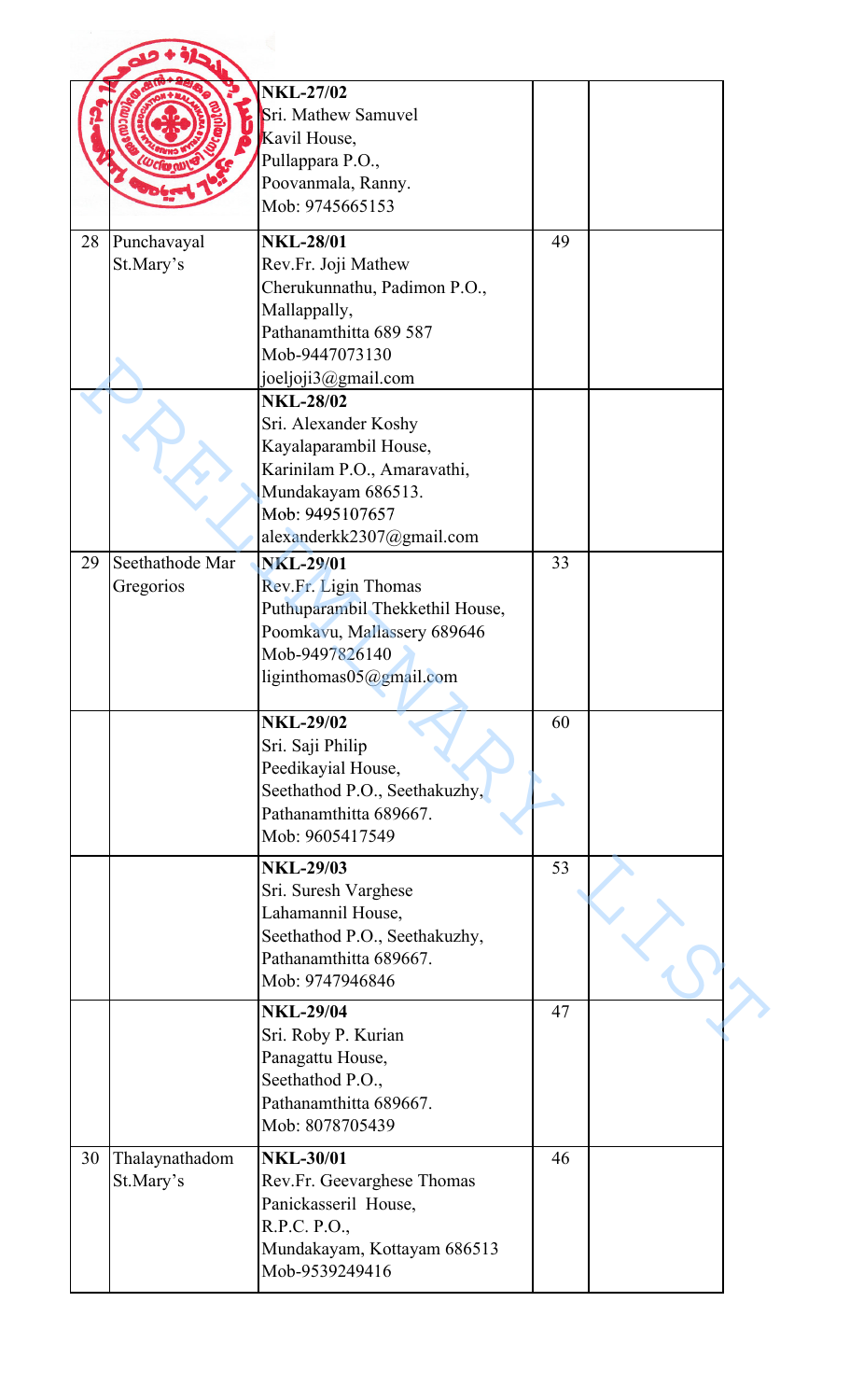|    |                 | <b>NKL-30/02</b>                                    | 60 |  |
|----|-----------------|-----------------------------------------------------|----|--|
|    |                 |                                                     |    |  |
|    |                 | Sri. A.V. Jose                                      |    |  |
|    |                 | Arampulickal House,                                 |    |  |
|    |                 | Chathanthara P.O.,                                  |    |  |
|    |                 | Kollamula 686510.                                   |    |  |
|    |                 | Mob: 9744000625                                     |    |  |
|    |                 | <b>NKL-30/03</b>                                    |    |  |
|    |                 | Sri. P.G. Thomas                                    |    |  |
|    |                 | Peedikaparampil House,                              |    |  |
|    |                 | Edakadathy P.O.,                                    |    |  |
|    |                 | Mukkoottuthara 686510.                              |    |  |
|    |                 | Mob: 7559899607                                     |    |  |
| 31 | Thirumuttom     | <b>NKL-31/01</b>                                    | 62 |  |
|    | St.Mary's       | Rev.Fr. Sam P. George                               |    |  |
|    |                 | Pottuvazhanilkunnathil,                             |    |  |
|    |                 | Cherulikode P.O.,                                   |    |  |
|    |                 | Pathanamthitta 689668.                              |    |  |
|    |                 | Mob: 9447504629.                                    |    |  |
|    |                 | frsam1959@gmail.com                                 |    |  |
|    |                 | <b>NKL-31/02</b>                                    | 58 |  |
|    |                 | Sri. Shaji Madathilethu                             |    |  |
|    |                 | Madathilethu House,                                 |    |  |
|    |                 | Anthiyalankavu 689649                               |    |  |
|    |                 | Mob: 9495067685                                     |    |  |
|    |                 | shand $2504$ @gmail.com                             |    |  |
| 32 | Thottamon       |                                                     |    |  |
|    | St.Thomas       |                                                     |    |  |
|    | Cathedral       |                                                     |    |  |
| 33 | Thonikadavu Mar | <b>NKL-33/01</b>                                    | 39 |  |
|    | Gregorios       | Rev.Fr. Samson M. Simon                             |    |  |
|    |                 | Meledathu Chuttipparel,                             |    |  |
|    |                 | Kottathur P.O.,                                     |    |  |
|    |                 | Ayoor 689614.                                       |    |  |
|    |                 | frsamsonmsimon@gmail.com                            |    |  |
|    |                 | <b>NKL-33/02</b>                                    | 47 |  |
|    |                 | Sri. Saji P.T.                                      |    |  |
|    |                 | Pathakku House,                                     |    |  |
|    |                 | Naranammoozhy P.O.,                                 |    |  |
|    |                 | Athikayam 689711                                    |    |  |
|    |                 | Mob: 9567721100                                     |    |  |
|    |                 |                                                     |    |  |
|    |                 | spathackal@gmail.com                                |    |  |
|    |                 | <b>NKL-33/03</b>                                    | 51 |  |
|    |                 | Sri. Bino P. Mathew                                 |    |  |
|    |                 | Pulithittavadakkel,                                 |    |  |
|    |                 | Kudamurutty P.O.,                                   |    |  |
|    |                 | Thonikadavu 689711                                  |    |  |
|    |                 | binomathew270@gmail.com                             |    |  |
| 34 | Vadasserikara   | <b>NKL-34/-1</b>                                    | 52 |  |
|    | Marthamariam    | Rev. Fr. Abraham Samuel                             |    |  |
|    |                 | Theerthadana Pally   Meledathu Puthethuvadakkethil, |    |  |
|    |                 | Thekkumkal P.O.,                                    |    |  |
|    |                 | Kottathoor Via.,                                    |    |  |
|    |                 | Pathanamthitta-689614                               |    |  |
|    |                 | Mob: 9496325659                                     |    |  |
|    |                 |                                                     |    |  |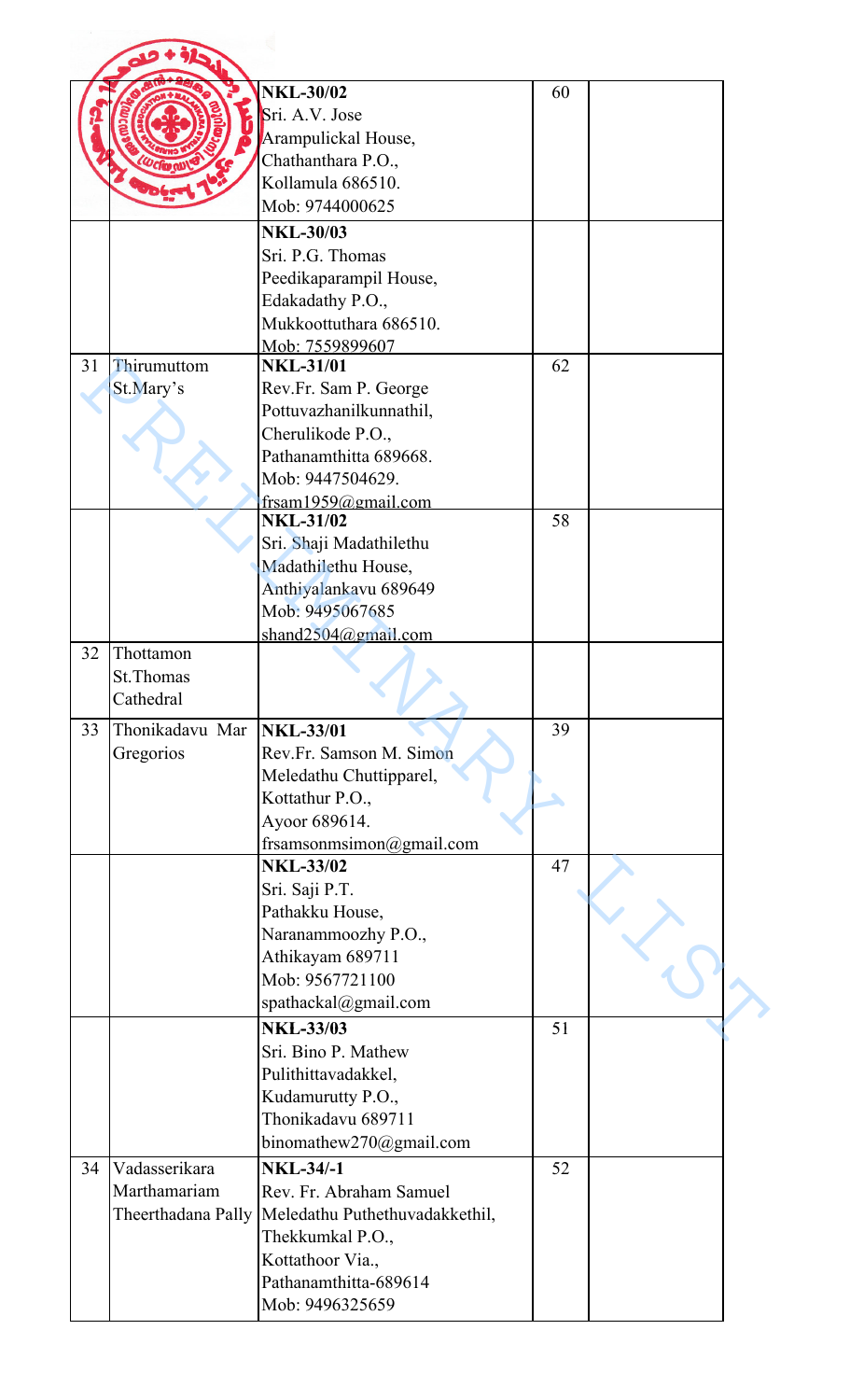|    |                           | <b>NKL-34/-2</b><br>Sri. Ajith Thomas<br>Thadathel House,<br>Vadasserikara P.O.,<br>Pathanamthitta 689662.                                        | 51 |  |
|----|---------------------------|---------------------------------------------------------------------------------------------------------------------------------------------------|----|--|
|    |                           | Mob: 9496426510                                                                                                                                   |    |  |
|    |                           | <b>NKL-34/-3</b>                                                                                                                                  | 52 |  |
|    |                           | Sri. Anil Mathew<br>Valiyatharayil House,<br>Pezhumpara P.O.,<br>Pathanamthitta 689662.<br>Mob: 8590619937                                        |    |  |
|    |                           | <b>NKL-34/-4</b>                                                                                                                                  | 42 |  |
|    |                           | Sri. Biju Rajan<br>Pulapparambil House,<br>Madamon P.O.,<br>R. Perunad 689711.<br>Mob: 6282101599<br>bijurrajanr@yahoo.co.in                      |    |  |
| 35 | Vayalathala Mar           | <b>NKL-35/01</b>                                                                                                                                  | 63 |  |
|    | Clemis Bethseen           | Rev. Fr. Babu George<br>Holy Trinity Ashram,<br>Angadi P.O.,<br>Ranni 689 674, Pathanamthitta.<br>Mob: 9847660041                                 |    |  |
|    |                           | <b>NKL-35/02</b>                                                                                                                                  | 59 |  |
|    |                           | Sri. Abraham George<br>Vadasseriath House,<br>Vayalathala P.O.,<br>Pathanamthitta.<br>Mob: 7510548385                                             |    |  |
| 36 | Vayalathala               | <b>NKL-36/01</b>                                                                                                                                  | 52 |  |
|    | St.Mary's                 | Rev.Fr. Thomas T.K.<br>Tharayathu, Vayalathala P.O.,<br>Pathanamthitta 689 672<br>Mob-9447472579<br>frrenjeesk@gmail.com                          |    |  |
|    |                           | <b>NKL-36/02</b>                                                                                                                                  | 72 |  |
|    |                           | Sri. K.M. Philip<br>Palapoikayil Kochukalayil,<br>Vayalathala P.O.,<br>Pathanamthitta 689692.<br>Mob: 9744775670<br>philip.theverkattil@gmail.com |    |  |
|    |                           | <b>NKL-36/03</b>                                                                                                                                  | 28 |  |
|    |                           | Sri. Libin Mathew<br>Vazhakunnath House,<br>Uthimoodu P.O.,<br>Ranny, Pathanamthitta 689672.<br>Mob: 9961505250                                   |    |  |
| 37 | Vayalathala Mar           | libinmathew141@gmail.com                                                                                                                          |    |  |
|    | Severios Sleeba<br>Valiya |                                                                                                                                                   |    |  |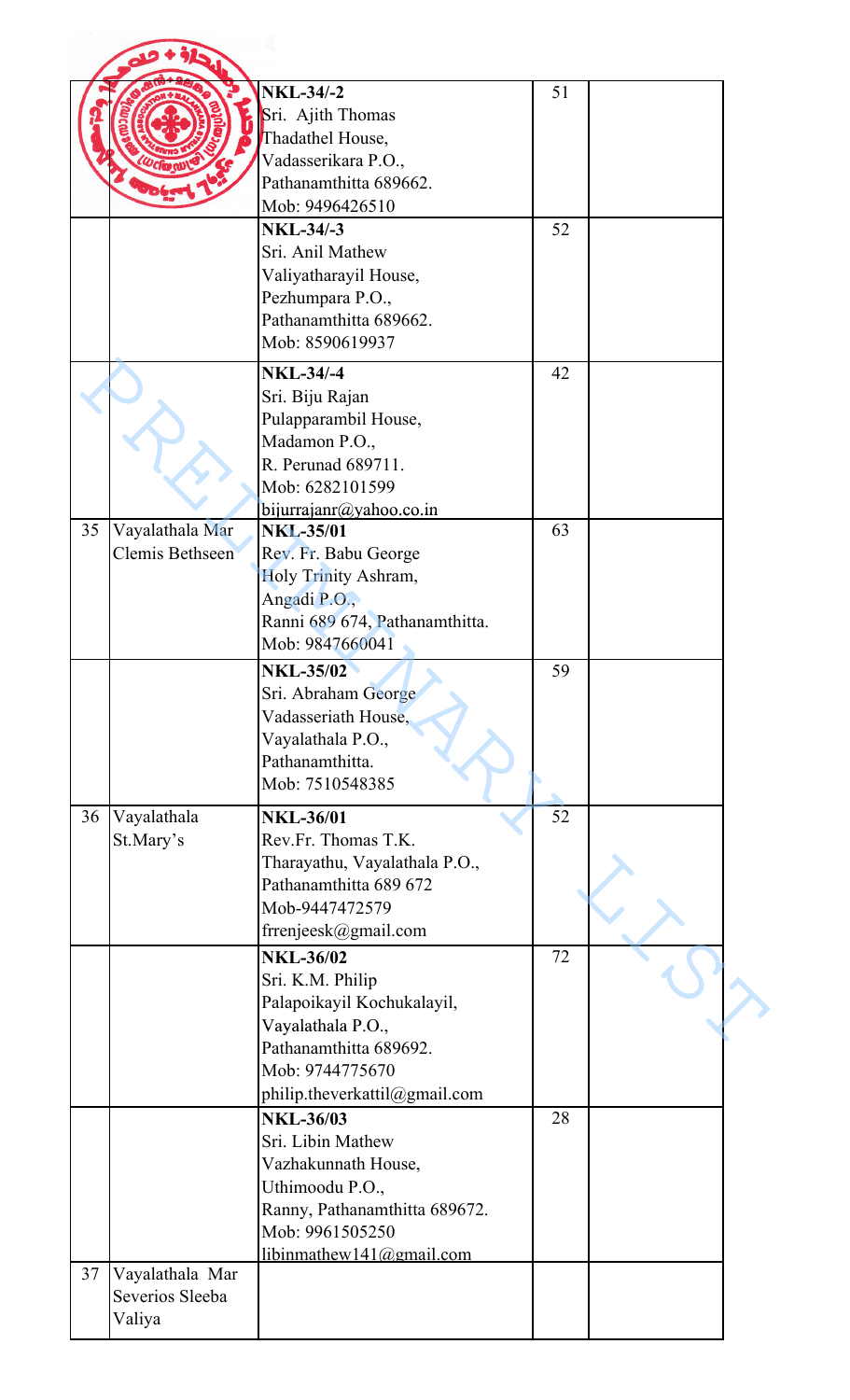|                |                   | <b>NKL-38/01</b>                                  |    |  |
|----------------|-------------------|---------------------------------------------------|----|--|
|                | cehoochra Mar     |                                                   | 89 |  |
|                | <b>Tegorios</b>   | Rev.Fr. A.J. Clemis                               |    |  |
|                |                   | Arackamannil,                                     |    |  |
|                |                   | Naranammoozhy P.O., R. Perunadu,                  |    |  |
|                |                   | Pathanamthitta 689 711.                           |    |  |
|                |                   | <b>NKL-36/02</b>                                  | 52 |  |
|                |                   | Sri. K.A. Abraham                                 |    |  |
|                |                   | Kollakunnel House,                                |    |  |
|                |                   | Vechoochira P.O. 686511.                          |    |  |
|                |                   | Mob: 9447408552                                   |    |  |
|                |                   | <b>NKL-36/03</b>                                  | 68 |  |
|                |                   | Sri. T.K. Saju                                    |    |  |
|                |                   |                                                   |    |  |
|                |                   | Thuruthel House,                                  |    |  |
|                |                   | Vechoochira P.O. 686511.                          |    |  |
|                |                   | Mob:                                              |    |  |
| 39             | Vayyattupuzha     | <b>NKL-39/01</b>                                  | 33 |  |
|                | <b>St. Thomas</b> | Rev.Fr. Bijin Thomas Cherian                      |    |  |
|                |                   | Arackamannil Thekkumkattil,                       |    |  |
|                |                   | Kottamonpara P.O.                                 |    |  |
|                |                   | Seethathodu 689667                                |    |  |
|                |                   | Mob-8606699006                                    |    |  |
|                |                   | frthomascherian89@gmail.com                       |    |  |
|                |                   | <b>NKL-39/02</b>                                  | 58 |  |
|                |                   | Sri. Mathew Varkey                                |    |  |
|                |                   | Madathuvelil House                                |    |  |
|                |                   | Vayyattupuzha P.O.,                               |    |  |
|                |                   | <b>Chittar 689663.</b>                            |    |  |
|                |                   | Mob: 9946542995, 9446115263                       |    |  |
|                |                   |                                                   |    |  |
|                |                   | mathewvarkey2000@gmail.com                        |    |  |
|                |                   |                                                   |    |  |
|                |                   | <b>NKL-39/03</b>                                  | 64 |  |
|                |                   | Sri. V.M. Raju                                    |    |  |
|                |                   | Valiyatharayil House,                             |    |  |
|                |                   | Vayyattupuzha P.O.,                               |    |  |
|                |                   | Chittar 689663.                                   |    |  |
|                |                   | Mob: 9495765576                                   |    |  |
|                |                   | <b>ELECTED MANAGING COMMITTEE MEMBERS 2017-22</b> |    |  |
| 1              |                   | Rev.Fr. Mathews Vazhakunnam                       |    |  |
|                |                   | Vazhakunnath House,                               |    |  |
|                |                   | Cherukole P.O.,                                   |    |  |
|                |                   | Kozhencherry 689674.                              |    |  |
|                |                   | Mob: 9446858317                                   |    |  |
|                |                   |                                                   |    |  |
| $\overline{2}$ |                   | frvazhakunnam@gmail.com<br>Prof. P.A. Oommen      |    |  |
|                |                   |                                                   |    |  |
|                |                   | Purathottu House,                                 |    |  |
|                |                   | Thedoical P.O.,                                   |    |  |
|                |                   | Pathanamthitta 689613.                            |    |  |
|                |                   | Mob: 9446189799                                   |    |  |
|                |                   | commenpurathoot@gmail.com                         |    |  |